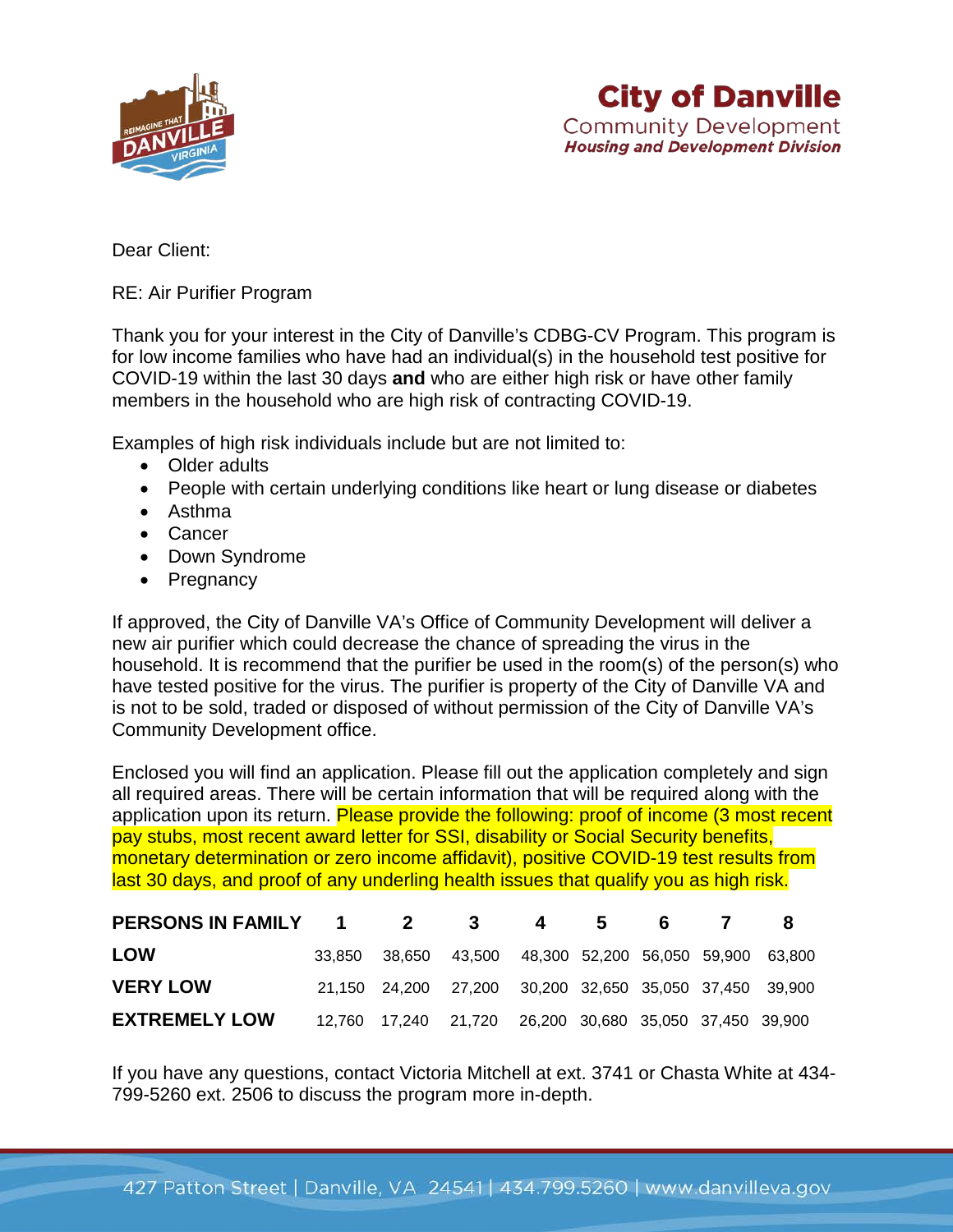## **COVID-19 AIR PURIFICATION PROGRAM**

| <b>APPLICANT NAME:</b>  |                  |  |
|-------------------------|------------------|--|
| <b>Current Address:</b> |                  |  |
| City, State, Zip Code:  |                  |  |
| Home Phone:             | Alternate Phone: |  |

HOUSEHOLD COMPOSITION

(List the Head of Household and all others who will be living in the unit. Give the relationship of each person to the head.)

| <b>Full Name</b> | Relationship | Age | Race | <b>Sex</b> | <b>Tested Positive</b><br>for COVID-19 in<br>last 30 days (Y/N) |
|------------------|--------------|-----|------|------------|-----------------------------------------------------------------|
|                  |              |     |      |            |                                                                 |
|                  |              |     |      |            |                                                                 |
|                  |              |     |      |            |                                                                 |
|                  |              |     |      |            |                                                                 |
|                  |              |     |      |            |                                                                 |
|                  |              |     |      |            |                                                                 |

Please answer the following questions:

|  | $\Box$ Is anyone in the home currently quarantined? | <b>YES/NO</b> |
|--|-----------------------------------------------------|---------------|
|--|-----------------------------------------------------|---------------|

If yes, please list the household members:

□ Does anyone in the household have underlying health issues **YES/NO** that increases the risk of testing positive for COVID-19?

If yes, please list the household members and conditions:

| <b>HOUSEHOLD MEMBER</b> | <b>HEALTH CONDITION</b> |
|-------------------------|-------------------------|
|                         |                         |
|                         |                         |
|                         |                         |
|                         |                         |
|                         |                         |
|                         |                         |